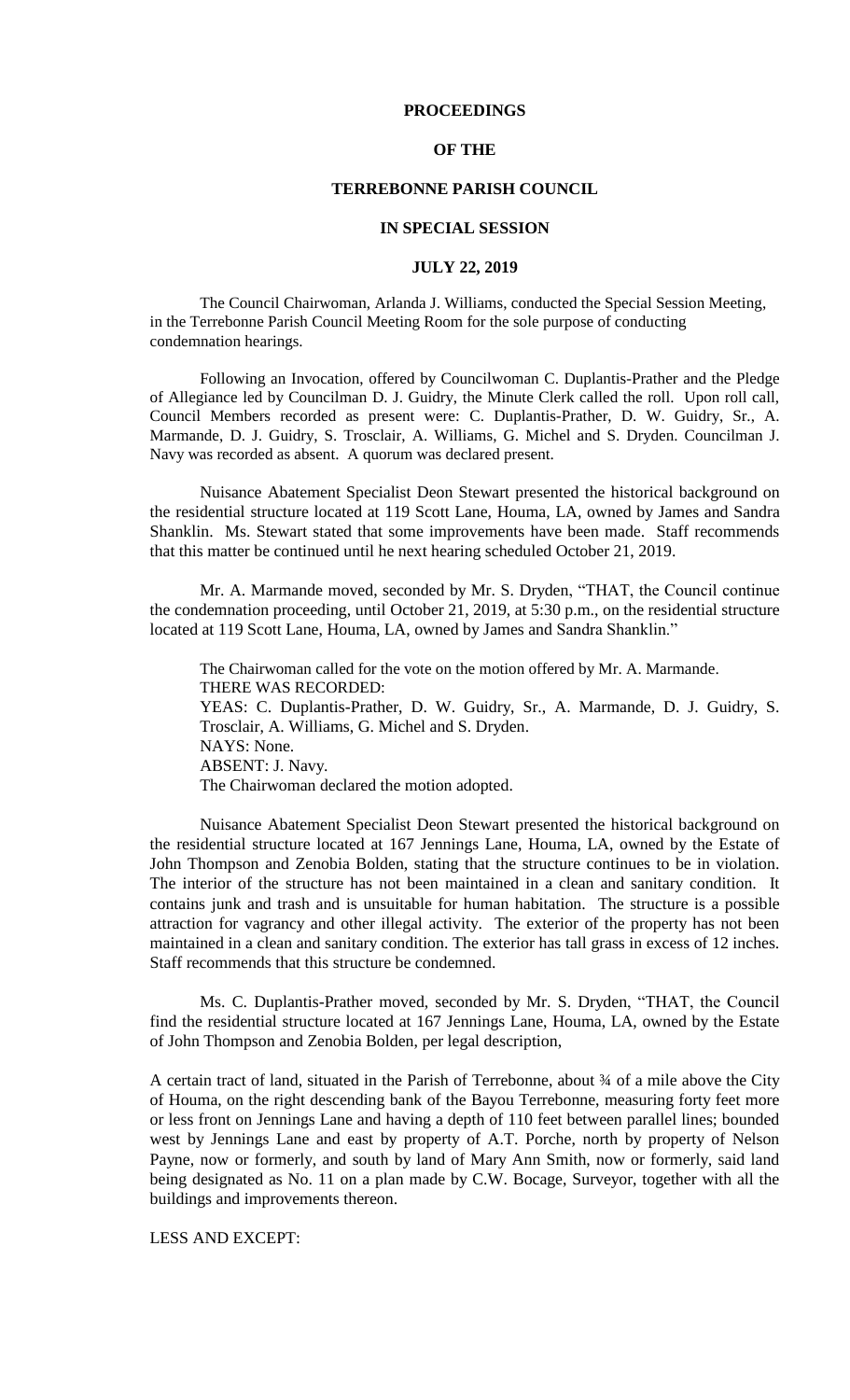A certain portion of land, situated in the Parish of Terrebonne, Louisiana, about three-fourths (3/4ths) of a mile above the City of Houma, Louisiana, on the right descending bank of the Bayou Terrebonne, and being a part or portion of Lot Number Eleven (11) of the "Mary Ann Smith's Property", reference being made to plan of survey made and executed by C.W. Bocage, Surveyor and Civil Engineer, recorded February  $3<sup>rd</sup>$ , 1906, in Conveyance Book No. "54" at folio 614 et seq., said portion of land herein conveyed and transferred measuring a width from north to south of fifty-five (55<sup>o</sup>) feet by a depth from east to west of seventy-five (75') feet; said portion of land herein conveyed and transferred being bounded on the north by a portion of Lot Number Ten (10) and on the south by a portion of Lot Number Twelve (12) of the "Mary Ann Smith's Property", on the west by other property of John Thompson Estate, and on the east by other property of John Thompson Estate; together with all the buildings and improvements thereon and all the rights, ways, privileges, and servitudes thereunto belonging or in anywise appertaining.

is in a dilapidated and dangerous condition that endangers the health, safety and welfare of the public. Accordingly, the structure is hereby condemned and the owner is hereby ordered to demolish, and/or remove the structure by August 31, 2019. In default of which the Terrebonne Parish Consolidated Government may proceed to do so, and in accordance therewith, the Parish Administration be authorized to proceed with the bidding process for the demolition and/or removal."

The Chairwoman called for the vote on the motion offered by Ms. C. Duplantis-Prather. THERE WAS RECORDED: YEAS: C. Duplantis-Prather, D. W. Guidry, Sr., A. Marmande, D. J. Guidry, S. Trosclair, A. Williams, G. Michel and S. Dryden. NAYS: None. ABSENT: J. Navy. The Chairwoman declared the motion adopted.

Nuisance Abatement Specialist Deon Stewart presented the historical background on the residential structure located at 1703 Dunn Street (Structure 2), Houma, LA, owned by Flamingo Property Management, LLC. Ms. Stewart explained that notice to the owner was insufficient and staff recommends that this matter be continued until the next hearing scheduled October 21, 2019.

Mr. A. Marmande moved, seconded by Ms. C. Duplantis-Prather, "THAT, the Council continue the condemnation proceeding, until October 21, 2019, at 5:30 p.m., on the residential structure located at 1703 Dunn Street (Structure 2), Houma, LA, owned by Flamingo Property Management, LLC due to notice to owner being insufficient."

The Chairwoman called for the vote on the motion offered by Mr. A. Marmande. THERE WAS RECORDED: YEAS: C. Duplantis-Prather, D. W. Guidry, Sr., A. Marmande, D. J. Guidry, S. Trosclair, A. Williams, G. Michel and S. Dryden. NAYS: None. ABSENT: J. Navy. The Chairwoman declared the motion adopted.

The Council Chairwoman read aloud a memo from Councilman J. Navy explaining that his absence from tonight's proceeding is due to a family obligation and asked that all condemned properties located in District No.1 be continued until the next hearing scheduled October 21, 2019.

The Council Chairwoman read aloud a memo from Parish President G. Dove explaining that his absence from tonight's proceedings is due to his attendance at a Corps of Engineers meeting in Vicksburg, MS.

Nuisance Abatement Specialist Deon Stewart presented the historical background on the residential structure located at 1303 Miles Street, Houma, LA, owned by Michael Sobert. Ms. Stewart explained that notice to the owner was insufficient and staff recommends that this matter be continued until the next hearing scheduled October 21, 2019.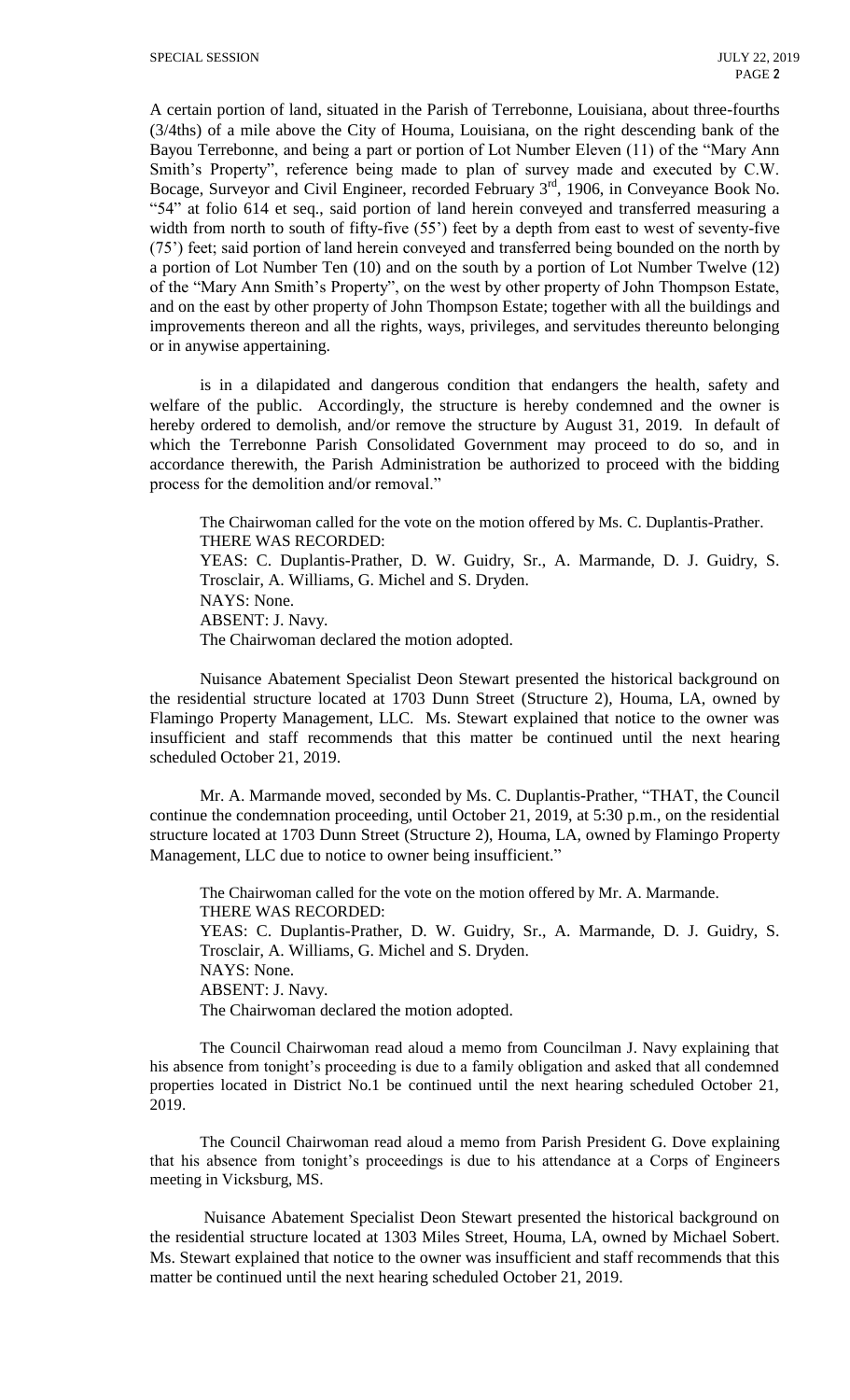Mr. A. Marmande moved, seconded by Mr. D. J. Guidry, "THAT, the Council continue the condemnation proceeding, until October 21, 2019, at 5:30 p.m., on the residential structure located at 1303 Miles Street, Houma, LA, owned by Michael Sobert due to notice to the owner being insufficient."

The Chairwoman called for the vote on the motion offered by Mr. A. Marmande. THERE WAS RECORDED: YEAS: C. Duplantis-Prather, D. W. Guidry, Sr., A. Marmande, D. J. Guidry, S. Trosclair, A. Williams, G. Michel and S. Dryden. NAYS: None. ABSENT: J. Navy. The Chairwoman declared the motion adopted.

Nuisance Abatement Specialist Deon Stewart presented the historical background on the residential structure located at 520 Columbus Street, Houma, LA, owned by Fern Taylor Hite, stating that some improvements have been made. However, the following conditions remain present; the interior of the structure has not been maintained in a clean and sanitary condition. It is unsuitable for human habitation and has the possible attraction for vagrancy and other illegal activity. The exterior of the property has not been maintained in a clean and sanitary condition. The exterior walls contain holes and missing and/or rotting materials. Ms. Stewart explained that the owner has been advised that their present permit needs to be updated. Staff recommends that this matter be continued until the next scheduled October 21, 2019.

Mr. S. Trosclair moved, seconded by Mr. A. Marmande and Ms. C. Duplantis-Prather, "THAT, the Council continue the condemnation proceeding, until October 21, 2019, at 5:30 p.m., on the residential structure located at 520 Columbus Street, Houma, LA, owned by Fern Taylor Hite."

The Chairwoman called for the vote on the motion offered by Mr. S. Trosclair. THERE WAS RECORDED: YEAS: C. Duplantis-Prather, D. W. Guidry, Sr., A. Marmande, D. J. Guidry, S. Trosclair, A. Williams, G. Michel and S. Dryden. NAYS: None. ABSENT: J. Navy. The Chairwoman declared the motion adopted.

Mr. A. Marmande moved, seconded by Mr. C. Duplantis-Prather, "THAT, the Council continue, until October 21, 2019, at 5:30 p.m., the condemnation proceedings on the residential structure located at 4777 Grand Caillou Road, Houma, LA, owned by Thaddeus J. Scott, Jr., Donald Joseph Scott, Herbert Joseph Scott, Ronnie Patrick Scott, Cedric Paul Scott, Annie Scott Pellegrin and Catherine Scott Breaux."

The Chairwoman called for the vote on the motion offered by Mr. A. Marmande. THERE WAS RECORDED: YEAS: C. Duplantis-Prather, D. W. Guidry, Sr., A. Marmande, D. J. Guidry, S. Trosclair, A. Williams, G. Michel and S. Dryden. NAYS: None. ABSENT: J. Navy. The Chairwoman declared the motion adopted.

Nuisance Abatement Specialist Deon Stewart presented the historical background on the residential structure located at 201 Bellaire Drive, Houma, LA, owned by Otis and the (Estate) of Dorothy Dupre, stating that the structure continues to be in violation. The structure appears to have been abandoned, resulting in the structure being rendered hazardous to the overall health, safety and welfare to the general public. The structure and/or premises have not been maintained in a clean and sanitary condition. The exterior property contains grass and weeds in excess of 12 inches and the conditions are conducive to rodent harborage and infestation. The exterior walls contain missing, and/or rotting materials. The windows and doors have not been maintained in a weather tight condition and the interior has not been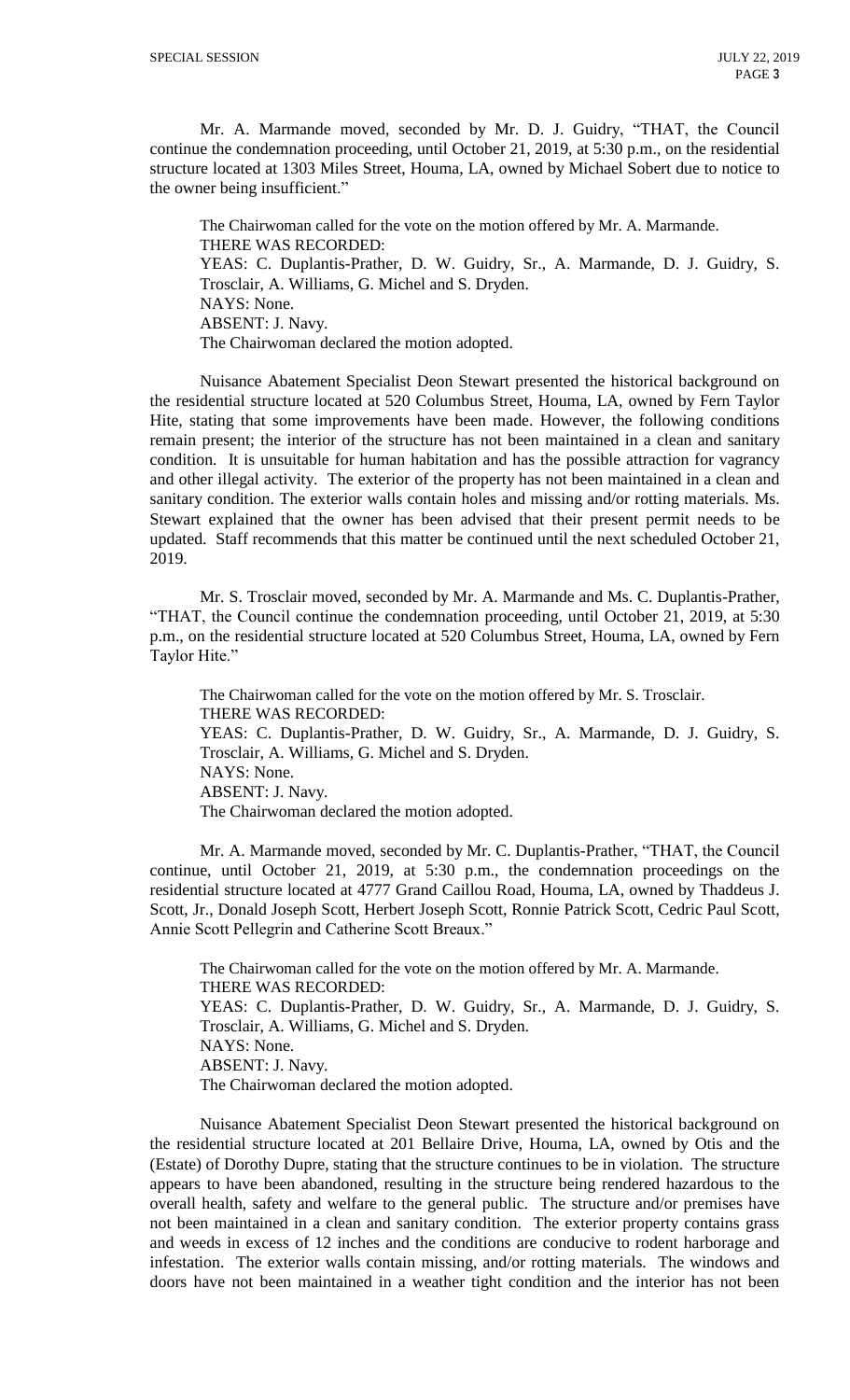maintained in a clean and sanitary condition. Staff recommends that this structure be condemned.

Mr. G. Michel moved, seconded by Ms. C. Duplantis-Prather, "THAT, the Council find the residential structure located at 201 Bellaire Drive, Houma, LA, owned by Otis and the Estate of Dorothy Dupre, per legal description, to be condemned." *\*(Motion Withdrawn After Discussion)*

An heir to the property located at 201 Bellaire Drive explained that he is in the process of opening a succession to have the property relinquished to him but he is having difficulty with the process and has now obtained help through United Legal; stating that the process is going to take a few weeks. He asked for an extension so that he can obtain ownership of his family home.

Upon questioning to Administration from Councilman G. Michel regarding the time frame allotted to bring a structure up to code, Nuisance Abatement Specialist D. Stewart explained that the there is still missing and rotting wood on the structure and tall grass is an issue as well.

*Councilman G. Michel withdrew his previous motion to condemn and the second agreed.*

Planning and Zoning Director C. Pulaski explained that work can still be performed on the structure while the succession process is going on; stating that permits can be obtained with fees waived on this type of structure.

Mr. G. Michel moved, seconded by Ms. C. Duplantis-Prather, "THAT, the Council continue, until October 21, 2019, at 5:30 p.m., the condemnation proceedings on the residential structure located 201 Bellaire Drive, Houma, LA, owned by Otis and the Estate of Dorothy Dupre."

The Chairwoman called for the vote on the motion offered by Mr. G. Michel. THERE WAS RECORDED: YEAS: C. Duplantis-Prather, D. W. Guidry, Sr., A. Marmande, D. J. Guidry, S. Trosclair, A. Williams, G. Michel and S. Dryden. NAYS: None. ABSENT: J. Navy. The Chairwoman declared the motion adopted.

Nuisance Abatement Specialist Deon Stewart presented the historical background on the residential structure located at 314 Marietta Place Gray, LA, owned by Huey P. Simon, stating that the structure continues to be in violation. The structure appears to have been abandoned, resulting in the structure being rendered hazardous to the overall health, safety and welfare to the general public. The structure and/or premises have not been maintained in a clean and sanitary condition. The exterior property contains grass and weeds in excess of 12 inches and the conditions are conducive to rodent harborage and infestation. The exterior walls contain missing, and/or rotting materials. The windows and doors have not been maintained in a weather tight condition and the interior has not been maintained in a clean and sanitary condition. Staff recommends that this structure be condemned.

Nuisance Abatement Specialist D. Stewart explained that Ad Hoc Attorney T. Magee was appointed to this case but is unable to attend tonight's proceedings; stating that she has been in contact with Mr. Magee and there has been no response from any of the heir(s) regarding the property located at 314 Marietta Place.

Mr. S. Dryden moved, seconded by Mr. G. Michel, "THAT, the Council find the residential mobile home structure located at 314 Marietta Place, Gray, LA, owned by Huey P. Simon, Jr., per legal description,

A certain lot of ground situated in the Parish of Terrebonne, [sic] State of Louisiana, in Section 6, T16S-R17E and designated as the westernmost Fifty (50') feet of Lot Eight (8) of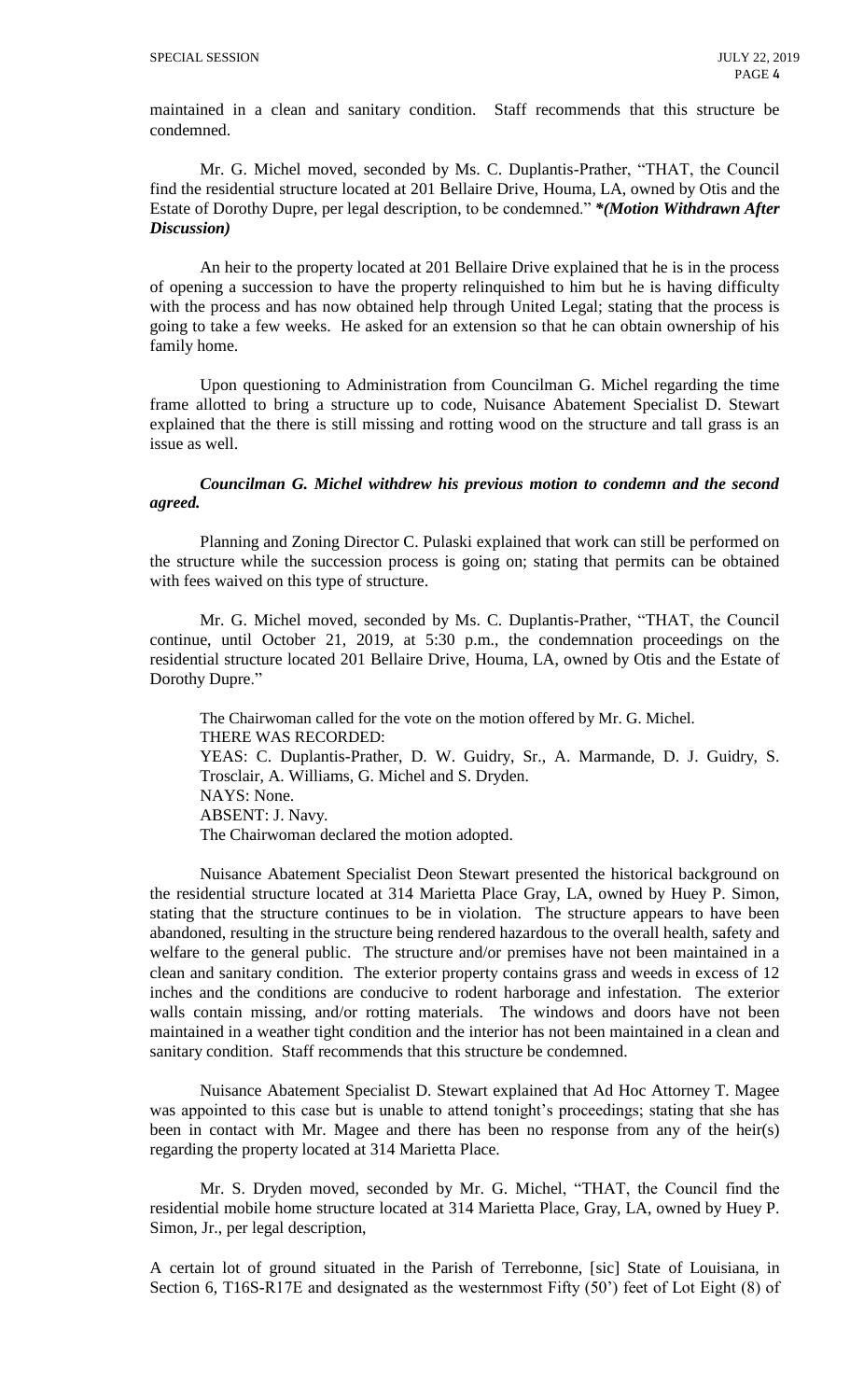Block Eight (8) of Addendum No. 1 to Tara Subdivision, as shown on plan of Subdivision dated August 23, 1974, prepared by Edward C. McGee, Surveyor, recorded under entry number 472616 of the records of Terrebonne Parish, Louisiana, Said lot of ground measures 50' along its front or northerly sideline, approximately 86.81 feet along its easterly sideline, 50' along its rear or southerly sideline and 86.68 feet along its westerly sideline, and is bounded as follows: in the front or northerly by Marietta Place, on the east by the easternmost 20' of Lot 8 of Block 8, in the rear or southerly by property belonging to Nola Breaux Brunet, or assigns, and on the west by Lot 7 of Block 8 of Tara Subdivision; together with all buildings and improvements thereon and all rights, ways, privileges and servitudes thereunto belonging or in anywise appertaining. This property bears a municipal address of 314 Marietta Place, Gray, LA 70359, and includes a 1994 Mobile home bearing VIHN GAFLP75A60050WE, which was immobilized by act dated March 29, 2000 and recorded under entry No. 1069102 in the records of Terrebonne Parish, Louisiana.

is in a dilapidated and dangerous condition that endangers the health, safety and welfare of the public. Accordingly, the structure is hereby condemned and the owner is hereby ordered to demolish, and/or remove the structure by August 31, 2019. In default of which the Terrebonne Parish Consolidated Government may proceed to do so, and in accordance therewith, the Parish Administration be authorized to proceed with the bidding process for the demolition and/or removal."

The Chairwoman called for the vote on the motion offered by Mr. S. Dryden. THERE WAS RECORDED: YEAS: C. Duplantis-Prather, D. W. Guidry, Sr., A. Marmande, D. J. Guidry, S. Trosclair, A. Williams, G. Michel and S. Dryden. NAYS: None. ABSENT: J. Navy. The Chairwoman declared the motion adopted.

Mr. D. J. Guidry moved, seconded by Mr. S. Dryden, "THAT, the Council find the residential structure located at 5591 Highway 56, Chauvin, LA, owned by Tanya Luke, per legal description,

On the right descending bank of Bayou Little Caillou. Bounded above by Theophile Babin. Bounded below by Linda T. Pellegrin Etal. 80' Front, lot on batture.

is in a dilapidated and dangerous condition that endangers the health, safety and welfare of the public. Accordingly, the structure is hereby condemned and the owner is hereby ordered to demolish, and/or remove the structure by August 31, 2019. In default of which the Terrebonne Parish Consolidated Government may proceed to do so, and in accordance therewith, the Parish Administration be authorized to proceed with the bidding process for the demolition and/or removal."

The Chairwoman called for the vote on the motion offered by Mr. D. J. Guidry. THERE WAS RECORDED: YEAS: C. Duplantis-Prather, D. W. Guidry, Sr., A. Marmande, D. J. Guidry, S. Trosclair, A. Williams, G. Michel and S. Dryden. NAYS: None. ABSENT: J. Navy. The Chairwoman declared the motion adopted.

An heir to the property located at 109 Laura Lynn Lane explained that he is battling cancer, other health issues and financial problem that prohibit him from working on the structure at this time. He asked for a continuation so that he can bring the structure up to code.

Mr. S. Dryden moved, seconded by Ms. C. Duplantis-Prather, "THAT, the Council continue, until October 21, 2019, at 5:30 p.m., the condemnation proceedings on the residential mobile home structure located 109 Laura Lynn Lane, Houma, LA, owned by Dean M. Breaux."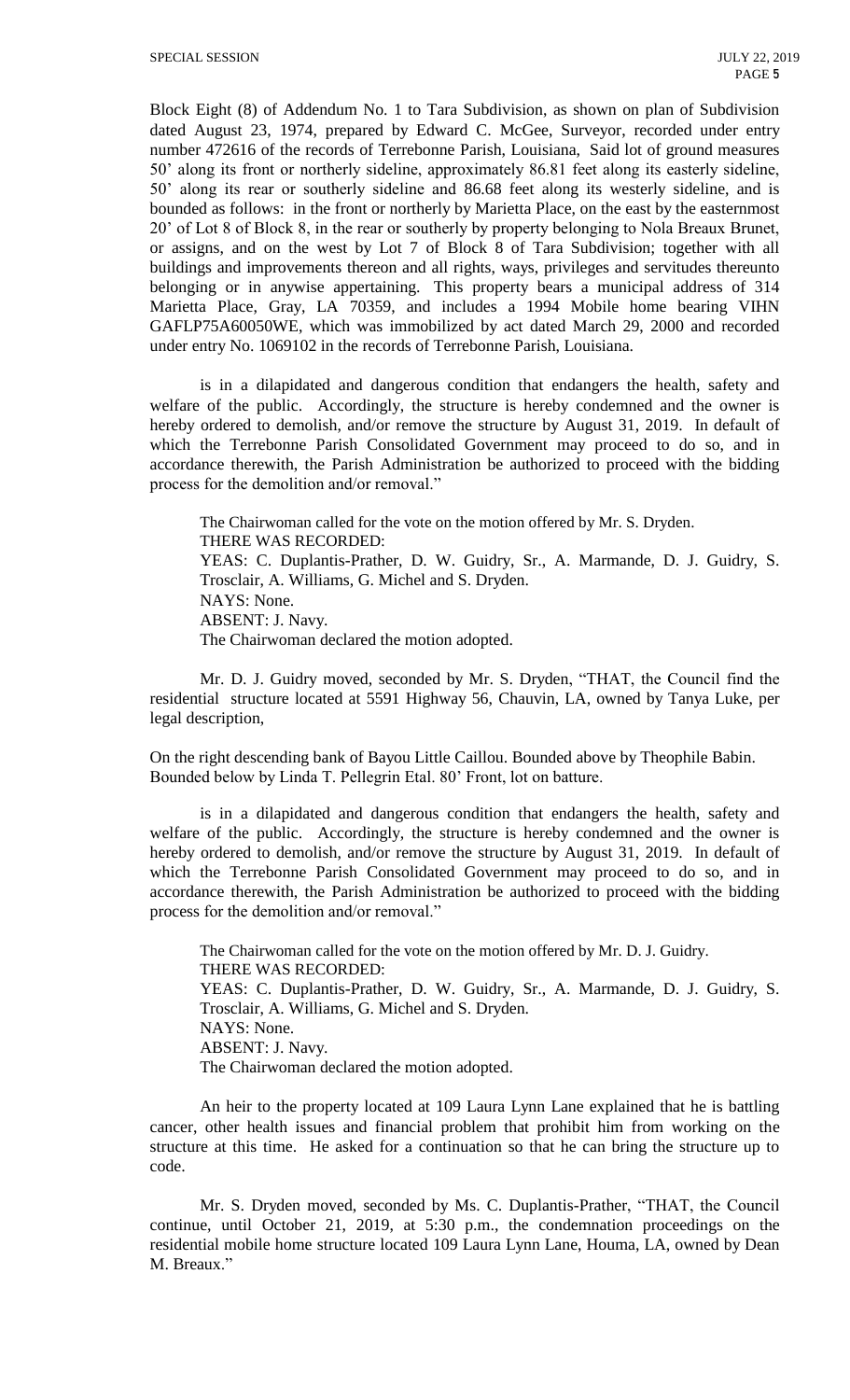The Chairwoman called for the vote on the motion offered by Mr. S. Dryden. THERE WAS RECORDED: YEAS: C. Duplantis-Prather, D. W. Guidry, Sr., A. Marmande, D. J. Guidry, S. Trosclair, A. Williams, G. Michel and S. Dryden. NAYS: None. ABSENT: J. Navy. The Chairwoman declared the motion adopted.

Mr. A. Marmande moved, seconded by Ms. C. Duplantis-Prather, "THAT, the Council continue, until October 21, 2019, at 5:30 p.m., the condemnation proceedings on the residential mobile home structure located 106 Hacienda Drive, Houma, LA, owned by Raymond and Shirley Landry."

The Chairwoman called for the vote on the motion offered by Mr. A. Marmande. THERE WAS RECORDED: YEAS: C. Duplantis-Prather, D. W. Guidry, Sr., A. Marmande, D. J. Guidry, S. Trosclair, A. Williams, G. Michel and S. Dryden. NAYS: None. ABSENT: J. Navy. The Chairwoman declared the motion adopted.

Mr. S. Trosclair moved, seconded by Mr. G. Michel, "THAT, the Council continue, until October 21, 2019, at 5:30 p.m., the condemnation proceedings on the residential structure located 323 Roselawn Avenue, Houma, LA, owned by Dennis Walker and the Estate of Oretta Walker." *\*(Motion Rescinded After Discussion)*

Nuisance Abatement Specialist D. Stewart explained that she respect Councilman J. Navy's wishes to continue all condemned property in District No.1, she indicated that they have received numerous calls from the Houma Police Department and the Fire Department regarding the property located at 323 Roselawn Avenue; noting that it has been burned several times and is a place for vagrancy and other illegal activity. She recommends that the property be condemned.

Mr. S. Trosclair moved, seconded by Mr. G. Michel, "THAT, the Council find the residential structure located at 323 Roselawn Avenue, Houma, LA, owned by Dennis Walker and the Estate of Oretta Walker, per legal description,

Lot 25 of Block one (1) of Roselawn Subdivision, situate in the Parish of Terrebonne, Louisiana, below the city of Houma, as shown on a plan of Addendum No. 1 to Roselawn Subdivision, made by T. Baker Smith, C.E., on September 5, 1952, duly recorded in COB 190, folio 581, entry no. 113, 168, Terrebonne Parish, said lot measuring a front of fifty (50') feet on the east side of Roselawn Ave., by a depth of One hundred fourteen feet nine & Fiveeights inches (114'9-5/8") between parallel lines; bounded on the north by Lot 24, on the east by Kitty Lyons Ditch, owned by Estate of F. Elphage Theriot, on the South by other property of estate of F. Elphage Theriot, and on the west by Roselawn Ave., together with all rights, ways, servitudes and appurtenances thereto belonging or in anywise appertaining.

Lots 23 and 24 of roselawn subdivision situated in the Parish of Terrebonne, Louisiana, below the City of Houma, as shown on a plan of Addendum No. 1 to Roselawn Subdivision, made by T. Baker Smith, C.E., on September 5, 1952, duly recorded in COB 190, folio 581, Terrebonne Parish; said lots each measuring a front of fifty (50') feet on the east side of Roselawn Ave., a depth of one hundred fourteen feet nine & 5/8 inches (114'9-5/8") between parallel lines; bounded on the north by lot 22, on the East by Kitty Lyons Ditch, owned by Estate of R. Elphage Theriot, on the South by Lot 25, West by Roselawn Ave., together with all rights, ways, servitudes and appurtenances thereto belonging or in anywise appertaining.

is in a dilapidated and dangerous condition that endangers the health, safety and welfare of the public. Accordingly, the structure is hereby condemned and the owner is hereby ordered to demolish, and/or remove the structure by August 31, 2019. In default of which the Terrebonne Parish Consolidated Government may proceed to do so, and in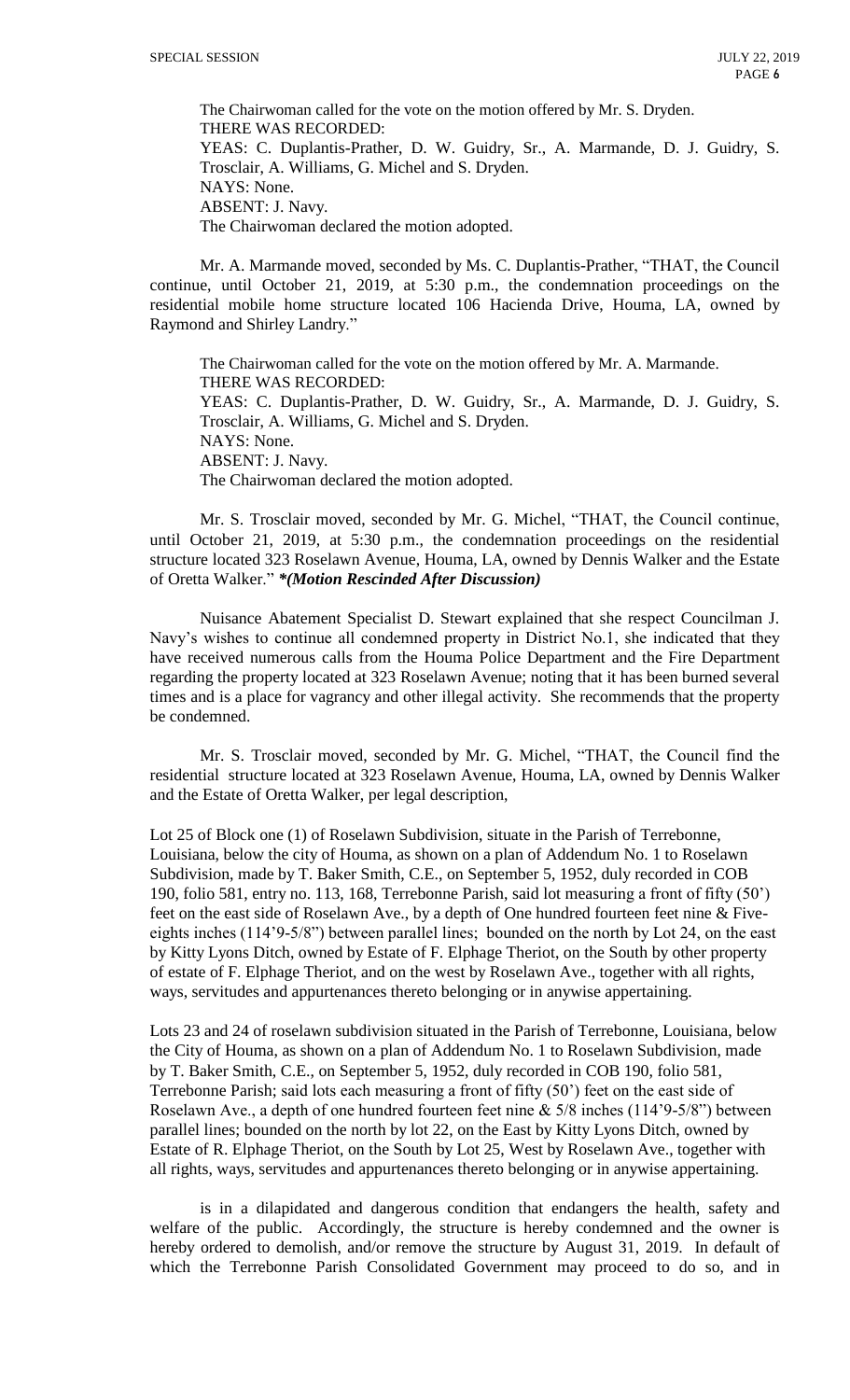accordance therewith, the Parish Administration be authorized to proceed with the bidding process for the demolition and/or removal."

The Chairwoman called for the vote on the motion offered by Mr. S. Trosclair. THERE WAS RECORDED: YEAS: C. Duplantis-Prather, A. Marmande, D. J. Guidry, S. Trosclair, and G. Michel. NAYS: D. W. Guidry, Sr., A. Williams and S. Dryden. ABSENT: J. Navy. The Chairwoman declared the motion adopted.

Mr. D. J. Guidry moved, seconded by Ms. C. Duplantis-Prather, "THAT, the Council find the residential structure located at 203 Chauvin Street, Chauvin, LA, owned by Rusty Allen Foret and Juanita B. Price Foret, per legal description,

Lot No. fourteen (14) of block no. one (1) of Medward Subdivision, located at about seventeen (17) miles below the city of Houma, Louisiana, on a plan thereof made by T. Baker Smith, C.E., under dated of April 3, 1943, which plan is on file and of record in the Clerk's Office of the Parish of Terrebonne, Louisiana; said lot measuring a front of sixty (60') feet on the south side of Chauvin Street, by a depth between parallel lines of one hundred twenty (120'); bounded on the North by Chauvin Street, West by Lot No. fifteen (15) of block one (1), south by the conventional line, and East by Lot No. Thirteen (13) of said block; together with all rights, ways, privileges and servitudes thereunto belonging or in anywise appertaining, and with all buildings and improvements thereon.

is in a dilapidated and dangerous condition that endangers the health, safety and welfare of the public. Accordingly, the structure is hereby condemned and the owner is hereby ordered to demolish, and/or remove the structure by August 31, 2019. In default of which the Terrebonne Parish Consolidated Government may proceed to do so, and in accordance therewith, the Parish Administration be authorized to proceed with the bidding process for the demolition and/or removal."

The Chairwoman called for the vote on the motion offered by Mr. D. J. Guidry. THERE WAS RECORDED: YEAS: C. Duplantis-Prather, D. W. Guidry, Sr., A. Marmande, D. J. Guidry, S. Trosclair, A. Williams, G. Michel and S. Dryden. NAYS: None. ABSENT: J. Navy. The Chairwoman declared the motion adopted.

Nuisance Abatement Specialist Deon Stewart presented the historical background on the residential structure located at 116 Alex Williams Lane, Houma, LA, owned by Hilda Woodley and the Estate of Charles Johnson, stating that the structure continues to be in violation. The structure appears to have been abandoned and the premises have not been maintained in a clean, safe, secure and sanitary condition, thereby causing a blight problem. The exterior has not been maintained free of weeds in excess of 12 inches and may be a place of rodent harborage and infestation. The exterior surfaces and walls have not been free from deterioration, cracks, breaks, holes and loose and/or rotting materials. The rood and flashing has not been maintained in a sound, tight condition that would prevent the admittance of rain and/or dampness. The windows and/or doors have not been maintained in sound condition, good repair and weather tight. The interior has not been maintained in a good, clean and sanitary condition. Staff recommends that this structure be condemned.

Ms. Hilda Woodley, an owner of 116 Alex Williams Lane, explained that she is constantly making repairs to the property but there are individuals that are stealing the material and using the premises as a place to loiter. She stated that she has made several reports to the police department but nothing has been sufficient to keep individuals off of her property. Ms. Woodley asked for an extension.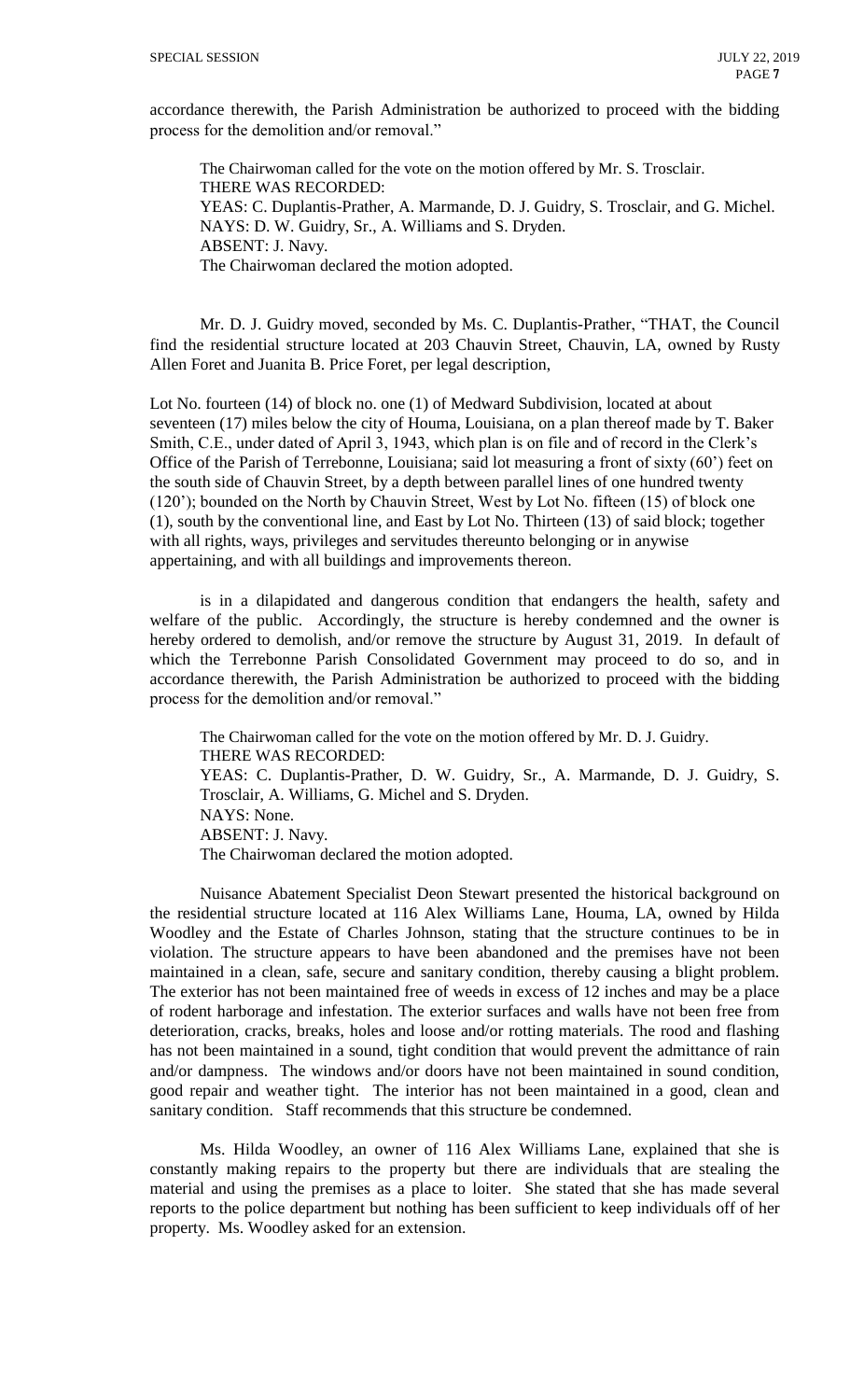Councilwoman A. Williams suggested that Ms. Woodley sign a "No Loitering" Agreement with the Houma Police Department that allows the police to give a citation to anyone loitering on her property.

Mr. D. J. Guidry moved, seconded by Mr. A. Marmande, "THAT, the Council continue, until October 21, 2019, at 5:30 p.m., the condemnation proceedings on the residential structure located 116 Alex Williams Lane, Houma, LA, owned by Hilda Woodley and the Estate of Charles Johnson."

The Chairwoman called for the vote on the motion offered by Mr. D. J. Guidry. THERE WAS RECORDED: YEAS: C. Duplantis-Prather, D. W. Guidry, Sr., A. Marmande, D. J. Guidry, S. Trosclair, A. Williams, G. Michel and S. Dryden. NAYS: None. ABSENT: J. Navy. The Chairwoman declared the motion adopted.

Ms. C. Duplantis-Prather moved, seconded by Mr. S. Dryden, "THAT, the Council find the residential structure located at 125 Marcel Lane, Houma, LA, owned by Danielle Marie Velasquez, per legal description,

Lot No. twelve (12) in block no. one (1) of the marcel subdivision, situated just above the City of Houma in the Parish of Terrebonne, Louisiana, on the right descending bank of the Bayou Terrebonne, as shown and designated on a plain of said subdivision, made by T. Baker Smith, C.E., dated July 27, 1940 on file and of record in COB 126 Folio 641 of the records of Terrebonne Parish, Louisiana, the said lot measuring Sixty (60') feet front on the south side of Marcel Street, by depth between parallel lines of One Hundred Twenty Nine (129') feet; bounded on the north by said Marcel Street, on the east by Lot No. 11 in said Block, and on the west by Lot No. 13 in said block; together with all the buildings and improvements thereon and all rights, ways privileges and servitudes thereunto belonging or in anywise appertaining.

is in a dilapidated and dangerous condition that endangers the health, safety and welfare of the public. Accordingly, the structure is hereby condemned and the owner is hereby ordered to demolish, and/or remove the structure by August 31, 2019. In default of which the Terrebonne Parish Consolidated Government may proceed to do so, and in accordance therewith, the Parish Administration be authorized to proceed with the bidding process for the demolition and/or removal."

The Chairwoman called for the vote on the motion offered by Ms. C. Duplantis-Prather. THERE WAS RECORDED: YEAS: C. Duplantis-Prather, D. W. Guidry, Sr., A. Marmande, D. J. Guidry, S. Trosclair, A. Williams, G. Michel and S. Dryden. NAYS: None. ABSENT: J. Navy. The Chairwoman declared the motion adopted.

Mr. D. J. Guidry moved, seconded by Mr. S. Trosclair, "THAT, the Council continue, until October 21, 2019, at 5:30 p.m., the condemnation proceedings on the residential structure located 1425 Gautreaux Street, Houma, LA, owned by Joe Spencer due to the notice to the owner being insufficient."

The Chairwoman called for the vote on the motion offered by Mr. D. J. Guidry. THERE WAS RECORDED: YEAS: C. Duplantis-Prather, D. W. Guidry, Sr., A. Marmande, D. J. Guidry, S. Trosclair, A. Williams, G. Michel and S. Dryden. NAYS: None. ABSENT: J. Navy. The Chairwoman declared the motion adopted.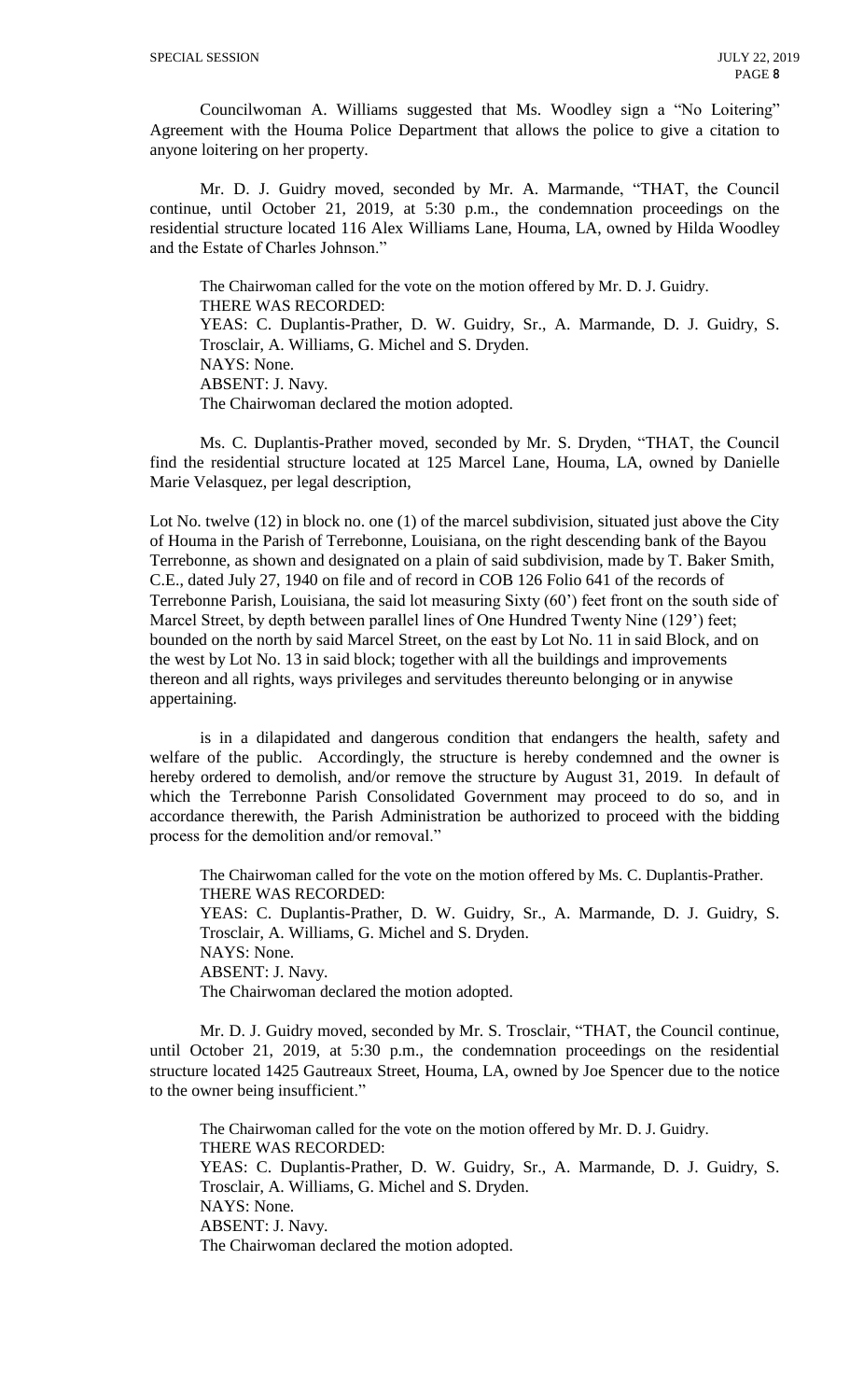Mr. D. J. Guidry moved, seconded by Mr. S. Dryden, "THAT, the Council continue, until October 21, 2019, at 5:30 p.m., the condemnation proceedings on the residential structure located 1423 Gautreaux Street, Houma, LA, owned by Joe Spencer due to notice to the owner being insufficient."

The Chairwoman called for the vote on the motion offered by Mr. D. J. Guidry. THERE WAS RECORDED: YEAS: C. Duplantis-Prather, D. W. Guidry, Sr., A. Marmande, D. J. Guidry, S. Trosclair, A. Williams, G. Michel and S. Dryden. NAYS: None. ABSENT: J. Navy. The Chairwoman declared the motion adopted.

Mr. S. Trosclair moved, seconded by Mr. G. Michel, "THAT, the Council continue, until October 21, 2019, at 5:30 p.m., the condemnation proceedings on the residential structure located 1431 Gautreaux Street, Houma, LA, owned by Bessie C. Lewis, James C. Lewis, Jr., Jessie Lewis Jefferson, Sadie George, Betty R. Brown, Bessie B. Carter, Ralph E. Lewis, Alvin C. Lewis and Frank D. Lewis."

The Chairwoman called for the vote on the motion offered by Mr. S. Trosclair. THERE WAS RECORDED: YEAS: C. Duplantis-Prather, D. W. Guidry, Sr., A. Marmande, D. J. Guidry, S. Trosclair, A. Williams, G. Michel and S. Dryden. NAYS: None. ABSENT: J. Navy. The Chairwoman declared the motion adopted.

Mr. D. J. Guidry moved, seconded by Mr. S. Trosclair and Ms. C. Duplantis-Prather, "THAT, the Council continue, until October 21, 2019, at 5:30 p.m., the condemnation proceedings on the residential structure located 306 Fanguy Street, Chauvin, LA, owned by the Estate Juanita M. Malbrough and Cecile M. Dupre."

The Chairwoman called for the vote on the motion offered by Mr. D. J. Guidry. THERE WAS RECORDED: YEAS: C. Duplantis-Prather, D. W. Guidry, Sr., A. Marmande, D. J. Guidry, S. Trosclair, A. Williams, G. Michel and S. Dryden. NAYS: None. ABSENT: J. Navy. The Chairwoman declared the motion adopted.

Mr. S. Trosclair moved, seconded by Mr. S. Dryden, "THAT, the Council find the residential structure located at 120 Cypress Grove Street, Montegut, LA, owned by Mot Sagar Enterprises, Inc. , per legal description,

A certain lot of ground in the parish of Terrebonne, Louisiana designated as Lot 13, Block 2 upon a plan of addendum No. 1 to cypress grove subdivision, said lot front 62 feet front top the south side of cypress street, by a depth between equal and parallel lines of 149.10 feet, bounded by Cypress Street, Lot 14,Lot 12 and South by the South Coast Company, all as more fully shown on plan of subdivision by Carl E. Heck, C.E., dated March 26, 1984, a copy of which is attached to act registered in COB 194 Folio 402.

is in a dilapidated and dangerous condition that endangers the health, safety and welfare of the public. Accordingly, the structure is hereby condemned and the owner is hereby ordered to demolish, and/or remove the structure by August 31, 2019. In default of which the Terrebonne Parish Consolidated Government may proceed to do so, and in accordance therewith, the Parish Administration be authorized to proceed with the bidding process for the demolition and/or removal."

The Chairwoman called for the vote on the motion offered by Mr. S. Trosclair. THERE WAS RECORDED: